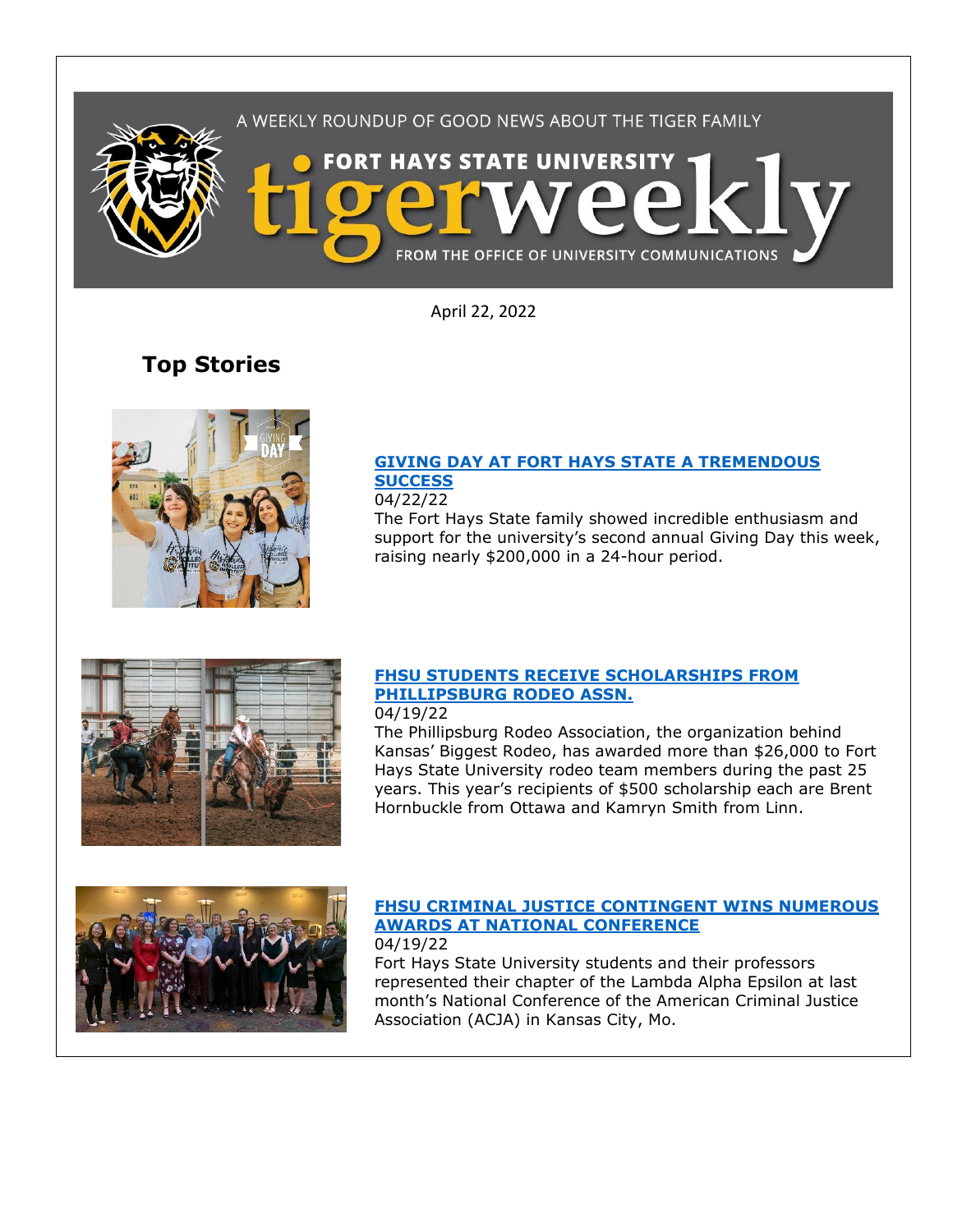

# **[FHSU TO UNVEIL PLANS FOR NEW ATHLETIC COMPLEX](https://www.fhsu.edu/news/2022/04/fhsu-to-unveil-plans-for-new-athletic-complex)**

#### 04/22/22

Fort Hays State University will announce the details and naming of a new athletic complex in a press conference on Wednesday, April 27. The public is invited to the announcement, set for 1:30 p.m. in the Schmidt-Bickle Indoor Training Facility on the campus of Fort Hays State University.

# **Accomplishments and Happenings**



### **[KWEC TO OFFER WATER SCIENCE CAMP THIS SUMMER](https://www.fhsu.edu/news/2022/04/kwec-to-offer-water-science-camp-this-summer)** 04/21/22

Fort Hays State University's Kansas Wetlands Education Center (KWEC) is offering a "Let's Talk Water Science" summer camp for students who have completed grades 7, 8, or 9. The event – set for Thursday, June 9, and Friday, June 10 – is being co-sponsored by the KWEC, the City of Hays Water Resources Department, Kansas Center for Agricultural Resources and the Environment, and K-State Research and Extension Cottonwood District (Barton and Ellis counties).



### **[ANNUAL TECHNOLOGY EDUCATION FAIR ON TAP AT FHSU](https://www.fhsu.edu/news/2022/04/annual-technology-education-fair-on-tap-at-fhsu)** 04/20/22

The 63rd annual Western Kansas Technology Education Fair at Fort Hays State University is set for 8 a.m. to 3:30 p.m. Friday, April 29, in Gross Memorial Coliseum. The fair offers the opportunity for junior high and high school students from around the state who are enrolled in technology education classes to display their projects they have worked on this school year.



## **[NASA'S SPACEX MISSION THE TOPIC OF FHSU'S NEXT](https://www.fhsu.edu/news/2022/04/nasas-spacex-mission-the-topic-of-fhsus-next-science-cafe)  [SCIENCE CAFÉ](https://www.fhsu.edu/news/2022/04/nasas-spacex-mission-the-topic-of-fhsus-next-science-cafe)**

04/19/22

Fort Hays State University's Science Café for April is set for Monday, April 25. The monthly presentation about science, sponsored by FHSU's Science and Mathematics Education Institute (SMEI), will begin at 7 p.m. at The Venue in Thirsty's Brew Pub & Grill, 2704 Vine.